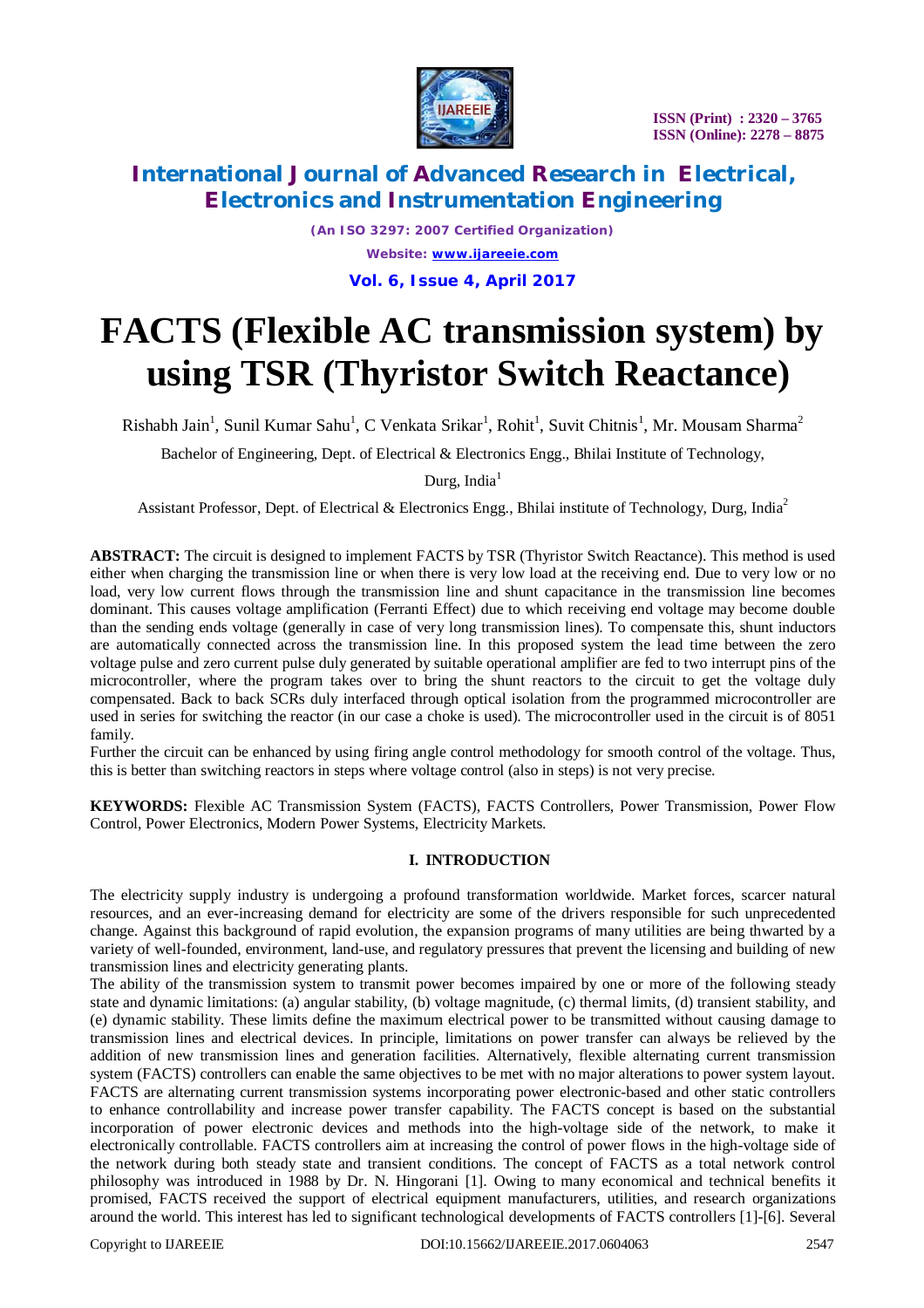

## **International Journal of Advanced Research in Electrical, Electronics and Instrumentation Engineering**

*(An ISO 3297: 2007 Certified Organization)*

*Website: [www.ijareeie.com](http://www.ijareeie.com)*

### **Vol. 6, Issue 4, April 2017**

kinds of FACTS controllers have been commissioned in various parts of the world. The most popular are: load tap changers, phase-angle regulators, static VAR compensators, thyristor controlled series compensators, interphase power controllers, static compensators, and unified power flow controllers. In this paper, the state of the art in the development of FACTS controllers is presented. The paper presents the objectives, the types, and the benefits of FACTS controllers. Moreover, various FACTS controllers are described, their control attributes are presented, and their role in power system operation is analyzed.

#### **II. OBJECTIVES OF FACTS CONTROLLERS**

The main objectives of FACTS controllers are the following:

- 1. Regulation of power flows in prescribed transmission routes as per controlled conditions.
- 2. Secure loading of transmission lines nearer to their thermal limits.
- 3. Prevention of cascading outages by contributing to emergency control.
- 4. Damping of oscillations that can threaten security or limit the usable line capacity.

The implementation of the above objectives requires the development of high power compensators and controllers. The technology needed for this is high power electronics with real time operating control. The realization of such an overall system optimization control can be considered as an additional objective of FACTS controllers [7].

### **III. TYPES OF FACTS CONTROLLERS**

Series controllers: The series controller could be variable impedance, such as capacitor, reactor, or a power electronics based variable source of main frequency, sub-synchronous and harmonic frequencies (or a combination) to serve the desired load. In principle, all series controllers inject voltage in series with the line. As long as the voltage is in phase quadrature with the line current, the series controller only supplies or consumes variable reactive power. Any other phase relationship will involve handling of real power as well. Series controllers include SSSC, IPFC, TCSC, TSSC, TCSR, and TSSR.

Shunt controllers. As is the case of series controllers, the shunt controllers may be variable impedance, variable source, or a combination of these. In principle, all shunt controllers inject current into the system at the point of connection. Even variable shunt impedance connected to the 400 Applied Electromagnetic Engineering line voltages causes a variable current flow and hence represents injection of current into the line. As long as the injected current is in phase quadrature with the line voltage, the shunt controller only supplies or consumes reactive power. Any other phase relationship will involve handling of real power as well. Shunt controllers include STATCOM, TCR, TSR, TSC, and TCBR.

Combined series-series controllers: This is a combination of separate series controllers, which are controlled in a coordinated manner, in a multiline transmission system. Or it could be a unified controller in which series controllers provide independent series reactive compensation for each line but also transfer real power among the lines via the proper link. The real power transfer capability of the unified series-series controller, referred to as IPFC, makes it possible to balance both real and reactive power flow in the lines and thereby maximize the utilization of the transmission system. The term "unified" here means that the dc terminals of all controller converters are all connected together for real power transfer.

Combined series-shunt controllers: This is a combination of separate shunt and series controllers, which are controlled in a coordinated manner, or a UPFC with series and shunt elements. In principle, combined shunt and series controllers inject current into the system with the shunt part of the controller and voltage in series in the line with the series part of the controller. However, when the shunt and series controllers are unified, there can be a real power exchange between the series and shunt controllers via the proper link. Combined series-shunt controllers include UPFC, TCPST, and **TCPAR**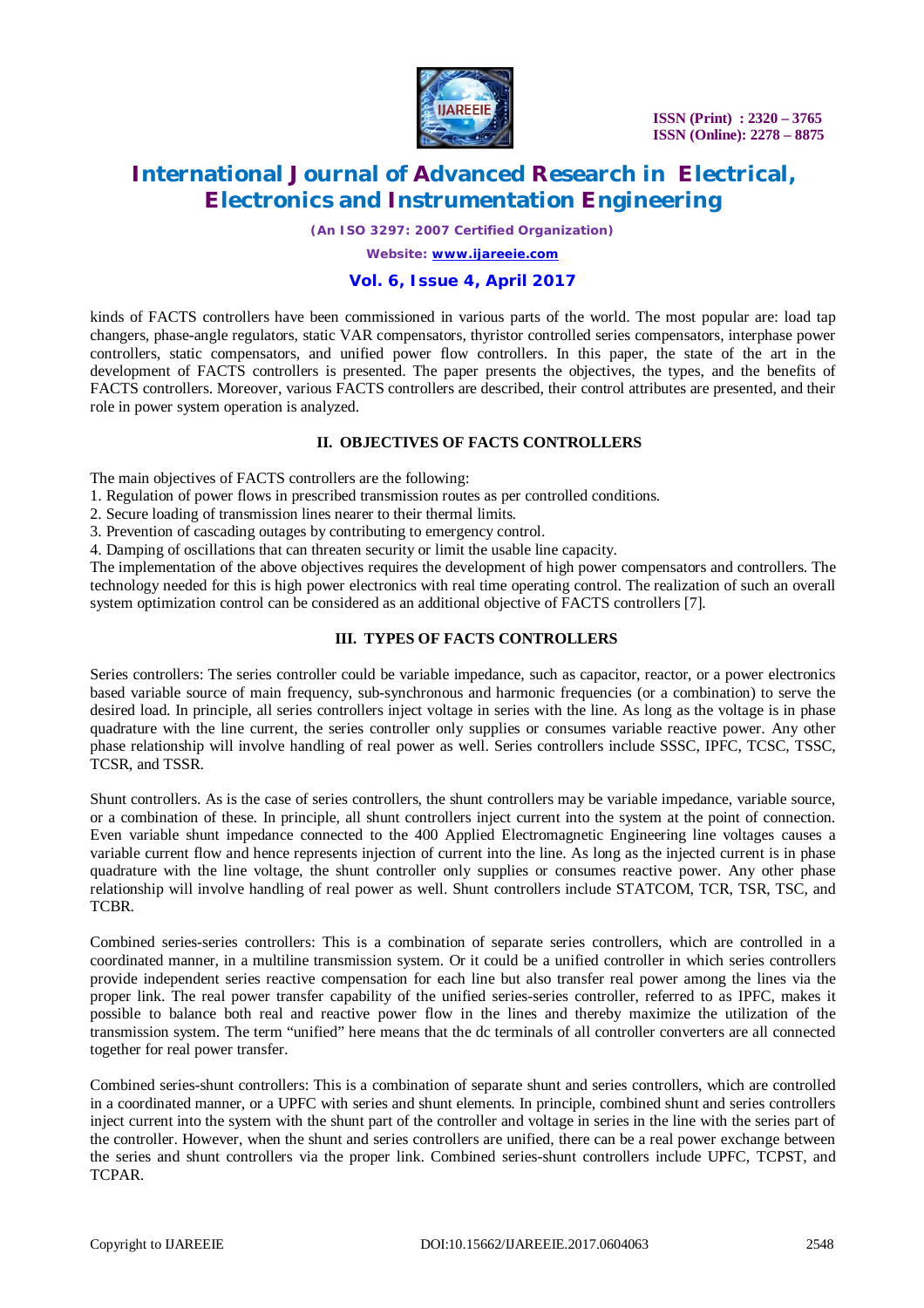

## **International Journal of Advanced Research in Electrical, Electronics and Instrumentation Engineering**

*(An ISO 3297: 2007 Certified Organization)*

*Website: [www.ijareeie.com](http://www.ijareeie.com)*

### **Vol. 6, Issue 4, April 2017**

### **IV. FACTS CONTROLLERS**

STATCOM: STATCOM is a static synchronous generator operated as a shunt-connected static VAR compensator whose capacitive or inductive output current can be controlled independent of the ac system voltage. The use of STATCOM as a FACTS controller is proposed in [8], [9] SVC. SVC is a shunt-connected static VAR generator or absorber whose output is adjusted to exchange capacitive or inductive current so as to maintain or control specific parameters of the electrical power system (typically bus voltage). SVC is an important FACTS controller already widely in operation. Ratings range from 60 to 600 MVAR [10]. SVC can be considered as a "first generation" FACTS controller and uses thyristor controllers. It is a shunt reactive compensation controller [11]-[13] consisting of a combination of fixed capacitor or thyristor-switched capacitor in conjunction with thyristor-controlled reactor.

TCR: TCR is a shunt-connected thyristor-controlled inductor whose effective reactance is varied in a continuous manner by partial-conduction control of the thyristor valve. TCR has been used as one of the economical alternatives of FACTS controllers [14].

TSC: TSC is a shunt-connected thyristor-switched capacitor whose effective reactance is varied in a stepwise manner by full- or zero-conduction operation of the thyristor valve [4], [15].

TSR: TSR is a shunt-connected thyristor-switched inductor whose effective reactance is varied in a stepwise manner by full- or zero-conduction operation of the thyristor valve [4], [15].

TCBR: TCBR is a shunt-connected thyristor-switched resistor, which is controlled to aid stabilization of a power system or to minimize power acceleration of a generating unit during a disturbance [4], [16].

SSSC: SSSC is a static synchronous generator operated without an external electric energy source as a series compensator whose output voltage is in quadrature with, and controllable independently of, the line current for the purpose of increasing or decreasing the overall reactive voltage drop across the line and thereby controlling the transmitted electric power [17]. The SSSC may include transiently rated energy storage or energy absorbing devices to enhance the dynamic behavior of the power system by additional temporary real power compensation, to increase or decrease momentarily, the overall real (resistive) voltage drop across the line.

TCSC: TCSC is a capacitive reactance compensator, which consists of a series capacitor bank shunted by a thyristorcontrolled reactor in order to provide a smoothly variable series capacitive reactance.

TSSC: TSSC is a capacitive reactance compensator, which consists of a series capacitor bank shunted by a thyristorswitched reactor to provide a stepwise control of series capacitive reactance.

TCSR: TCSR is an inductive reactance compensator, which consists of a series reactor shunted by a thyristorcontrolled reactor to provide a smoothly variable series inductive reactance.

TSSR: TSSR is an inductive reactance compensator, which consists of a series reactor shunted by a thyristor-controlled reactor to provide a stepwise control of series inductive reactance.

TCPST: TCPST is a phase-shifting transformer adjusted by thyristor switches to provide a rapidly variable phase angle [20]. This controller is also referred to as TCPAR.

UPFC: UPFC is a combination of STATCOM and a SSSC which are coupled via a common dc link to allow bidirectional flow of real power between the series output terminals of the SSSC and the shunt output terminals of the STATCOM and are controlled to provide concurrent real and reactive series line compensation without an external electric energy source. The UPFC, by means of angularly unconstrained series voltage injection, is able to control, concurrently or selectively, the transmission line voltage, impedance, and angle or, alternatively, the real and reactive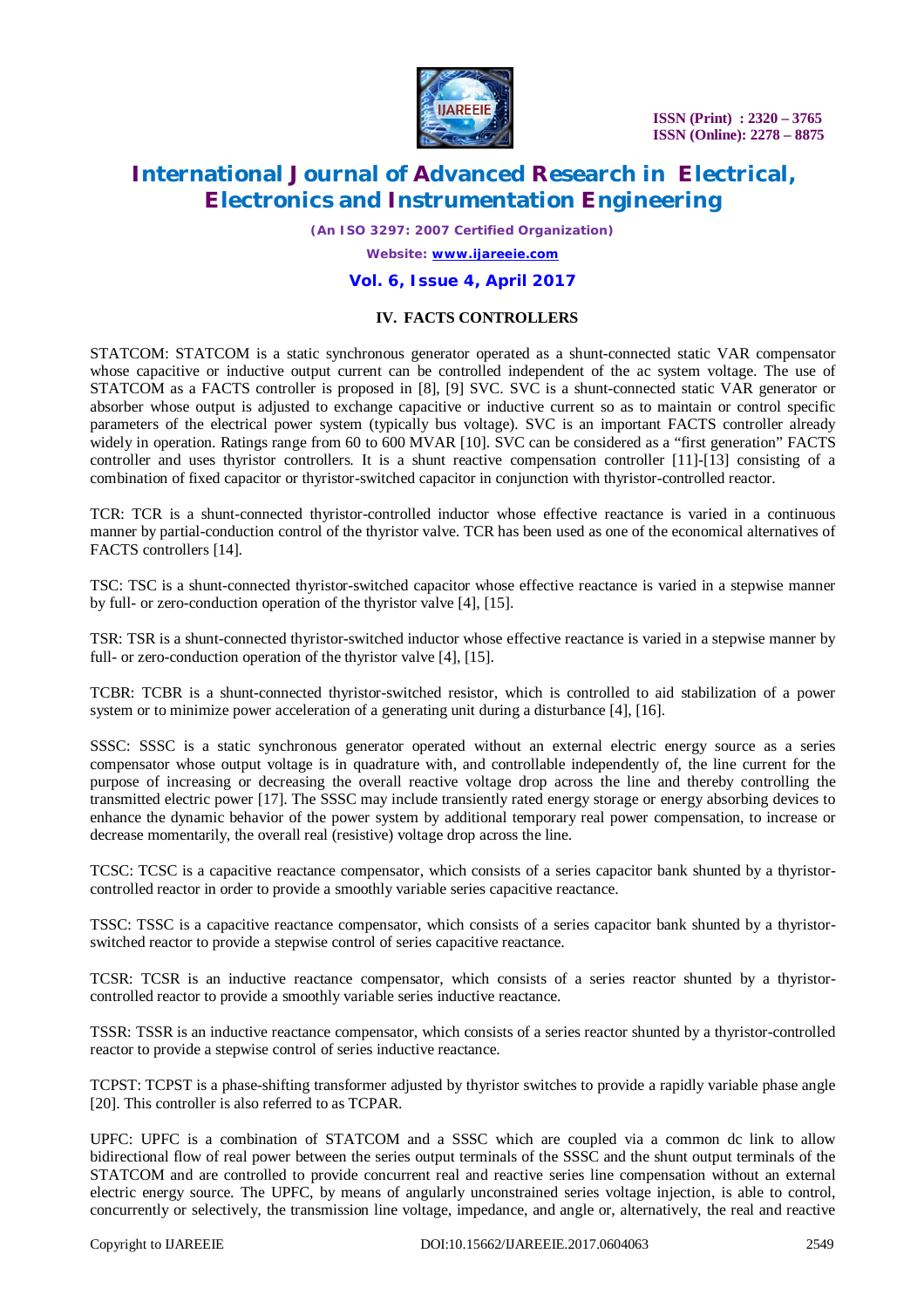

## **International Journal of Advanced Research in Electrical, Electronics and Instrumentation Engineering**

*(An ISO 3297: 2007 Certified Organization)*

*Website: [www.ijareeie.com](http://www.ijareeie.com)*

### **Vol. 6, Issue 4, April 2017**

power flow in the line. The UPFC may also provide independently controllable shunt reactive compensation. The UPFC proposed by Gyugyi [2] is the most versatile FACTS controller for the regulation of voltage and power flow in a transmission line.

GUPFC: GUPFC can effectively control the power system parameters such as bus voltage, and real and reactive power flows in the lines [21]-[24]. A simple scheme of GUPFC consists of three converters, one connected in shunt and two connected in series with two transmission lines terminating at a common bus in a substation [7]. It can control five quantities, i.e., a bus voltage and independent active and reactive power flows in the two lines. The real power is exchanged among shunt and series converters via a common dc link.

IPC: IPC is a series-connected controller of active and reactive power consisting, in each phase, of inductive and capacitive branches subjected to separately phase-shifted voltages. The active and reactive power can be set independently by adjusting the phase shifts and/or the branch impedances, using mechanical or electronic switches. In the particular case where the inductive and capacitive impedance form a conjugate pair, each terminal of the IPC is a passive current source dependent on the voltage at the other terminal. The original concept of IPC was first described in [25] and the practical design aspects of a 200 MW prototype for the interconnection of the 120 kV networks were described in [26]. However, the original concept proposed in [25] has undergone modifications that are described in [27]-[31].

TCVL: TCVL is a thyristor-switched metal-oxide varistor used to limit the voltage across its terminals during transient conditions [4].

TCVR: TCVR is a thyristor-controlled transformer that can provide variable in-phase voltage with continuous control [4], [32].

IPFC: IPFC is a combination of two or more SSSCs that are coupled via a common dc link to facilitate bi-directional flow of real power between the ac terminals of the SSSCs and are controlled to provide independent reactive compensation for the adjustment of real power flow in each line and maintain the desired distribution of reactive power flow among the lines [4], [33]. The IPFC structure may also include a STATCOM, coupled to the IPFC common dc link, to provide shunt reactive compensation and supply or absorb the overall real power deficit of the combined SSSCs.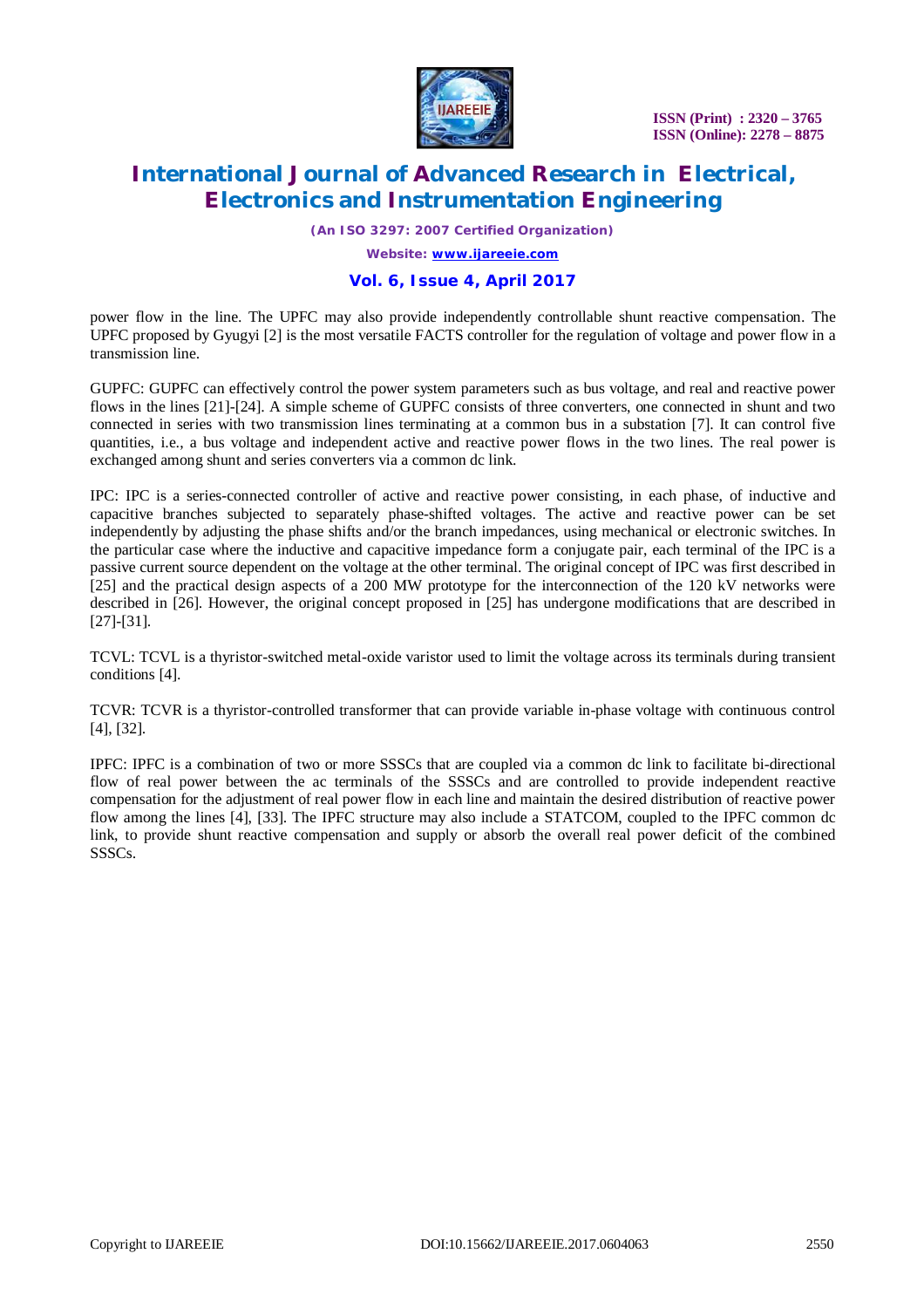

## **International Journal of Advanced Research in Electrical, Electronics and Instrumentation Engineering**

*(An ISO 3297: 2007 Certified Organization)*

*Website: [www.ijareeie.com](http://www.ijareeie.com)*

**Vol. 6, Issue 4, April 2017**

### **V. BLOCK DIAGRAM**



### **VI. BENEFITS OF FACTS CONTROLLERS**

FACTS controllers enable the transmission owners to obtain, on a case-by-case basis, one or more of the following benefits:

402 Applied Electromagnetic Engineering

1. Cost: Due to high capital cost of transmission plant, cost considerations frequently overweigh all other considerations. Compared to alternative methods of solving transmission loading problems, FACTS technology is often the most economical alternative [34].

2. Convenience: All FACTS controllers can be retrofitted to existing ac transmission plant with varying degrees of ease. Compared to high voltage direct current or six-phase transmission schemes, solutions can be provided without wide scale system disruption and within a reasonable timescale.

3. Environmental impact: In order to provide new transmission routes to supply an ever increasing worldwide demand for electrical power, it is necessary to acquire the right to convey electrical energy over a given route. It is common for environmental opposition to frustrate attempts to establish new transmission routes. FACTS technology, however,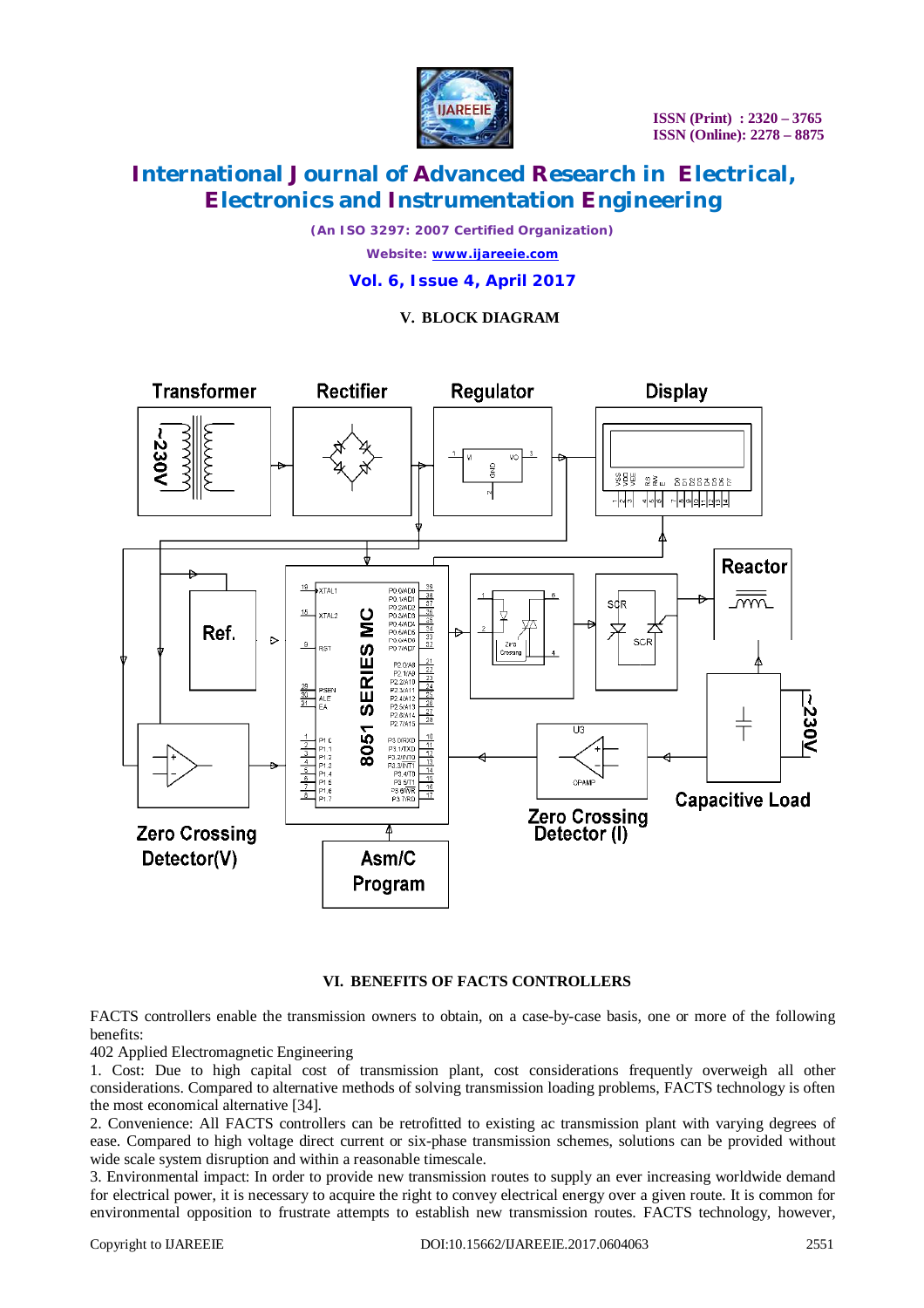

### **International Journal of Advanced Research in Electrical, Electronics and Instrumentation Engineering**

*(An ISO 3297: 2007 Certified Organization)*

*Website: [www.ijareeie.com](http://www.ijareeie.com)*

### **Vol. 6, Issue 4, April 2017**

allows greater throughput over existing routes, thus meeting consumer demand without the construction of new transmission lines.

However, the environmental impact of the FACTS device itself may be considerable. In particular, series compensation units can be visually obtrusive with large items of transmission equipment placed on top of high-voltage insulated platforms.

4. Control of power flow to follow a contract, meet the utilities own needs, ensure optimum power flow, minimize the emergency conditions, or a combination thereof.

5. Contribute to optimal system operation by reducing power losses and improving voltage profile.

6. Increase the loading capability of the lines to their thermal capabilities, including short term and seasonal.

7. Increase the system security by raising the transient stability limit, limiting short-circuit currents and overloads, managing cascading blackouts and damping electromechanical oscillations of power systems and machines.

8. Provide secure tie line connections to neighboring utilities and regions thereby decreasing overall generation reserve requirements on both sides.

9. Provide greater flexibility in sitting new generation.

10. Reduce reactive power flows, thus allowing the lines to carry more active power.

11. Reduce loop flows.

12. Increase utilization of least cost generation.

13. Overcome the problem of voltage fluctuations and in particular, voltage fluctuations Low voltage following an outage Supply reactive power; prevent overload STATCOM, SVC Thermal limits:

Transmission circuit overload Reduce overload TCSC, SSSC, UPFC, IPC

Tripping of parallel circuits Limit circuit loading TCSC, SSSC, UPFC, IPC Loop flows:

Parallel line load sharing Adjust series reactance IPC, SSSC, UPFC, TCSC

Post-fault power flow sharing Rearrange network or use thermal limit actions IPC, TCSC, SSSC, UPFC

Power flow direction reversal Adjust phase angle IPC, SSSC, UPFC

There is a natural overlap among the above-mentioned benefits, and in practice, any one or two of these benefits would be a principal justification for the choice of a FACTS controller.

#### **REFERENCES**

- [1] N. G. Hingorani, Proceedings of the IEEE 76(4), 481 (1988).
- [2] L. Gyugyi, IEE Proceedings C, Generation, Transmission and Distribution 139(4), 323 (1992).
- [3] N. G. Hingorani, IEEE Spectrum 30(4), 40 (1993).
- [4] N. G. Hingorani, L. Gyugyi, Understanding FACTS: Concepts and Technology of Flexible AC Transmission Systems, IEEE, New York, 2000.

[5] Y.-H. Song, T. A. Johns, Flexible AC Transmission Systems (FACTS), IEE, London, 2000.

- [6] S. Zelingher, B. Fardanesh, B. Shperling, S. Dave, L. Kovalsky, C. Schauder, A. Edris, Proc. Of IEEE PES Winter Meeting, 2511 (2000).
- [7] S. N. Singh, International Journal of Energy Technology and Policy 4(3-4), 236 (2006).
- [8] L. Gyugyi, IEEE Transactions on Power Delivery 9(2), 904 (1994).

[9] L. Gyugyi, N. G. Hingorani, P. R. Nannery, N. Tai, CIGRE Paper 23-203, Paris (1990).

- [10] K. R. Padiyar, A. M. Kulkarni, Sãdhanã 22(6), 781 (1997).
- [11]L. Gyugyi, IEEE Transactions on Industry Applications 15(5), 521 (1979).

[12]L. Gyugyi, Proceedings of the IEEE 76(4), 483 (1988). [13] T. J. E. Miller, Reactive Power Control in Electric Systems, Wiley, New York, 1982.

[14] S. Jalali, I. Dobson, R. H. Lasseter, G. Venkataramanan, IEEE Transactions on Circuits and Systems-I: Fundamental Theory and Applications 43(3), 209 (1996).

[15] A.-A. Edris, R. Adapa, M. H. Baker, L. Bohmann, K. Clark, K. Habashi, L. Gyugyi, J. Lemay,A. S. Mehraban, A. K. Myers, J. Reeve, F. Sener, D. R. Torgerson, R. R. Wood, IEEE Transactions on Power Delivery 12(4), 1848 (1997).

[16] A. Rubaai, A. R. Ofoli, D. Cobbinah, M. D. Kankam, IEEE Transactions on Industry Applications 41(6), 1539 (2005).

[17]L. Gyugyi, C. D. Schauder, K. K. Sen, IEEE Transactions on Power Delivery 12(1), 406 (1997).

[18] N. Christl, R. Hedin, K. Sadek, P. Lutzelherger, P. E. Krause, S. M. McKenna, A. H. Montoya, D. Torgerson, CIGRE Paper 14/37/38-05, Paris (1992).

[19] A. J. F. Kari, R. A. Byron, B. J. War, A. S. Mehraban, M. Chamia, P. Halvarsson, L. Angquist, CIGRE Paper 14/37/38-07, Paris (1992).

[20] S. Nyatti, M. E. Eitzmann, J. Kappenman, D. Van House, N. Mohan, A. Edris, IEEE Transactions on Power Delivery 10(4), 2013 (1995).

[21] B. Ardanesh, B. Shperling, E. Uzunovic, S. Zelingher, Proc. of IEEE PES Summer Meeting, 1020 (2000).

[22] X.-P. Zhang, E. Handschin, M. Yao, IEEE Transactions on Power Systems 16(3), 367 (2001).